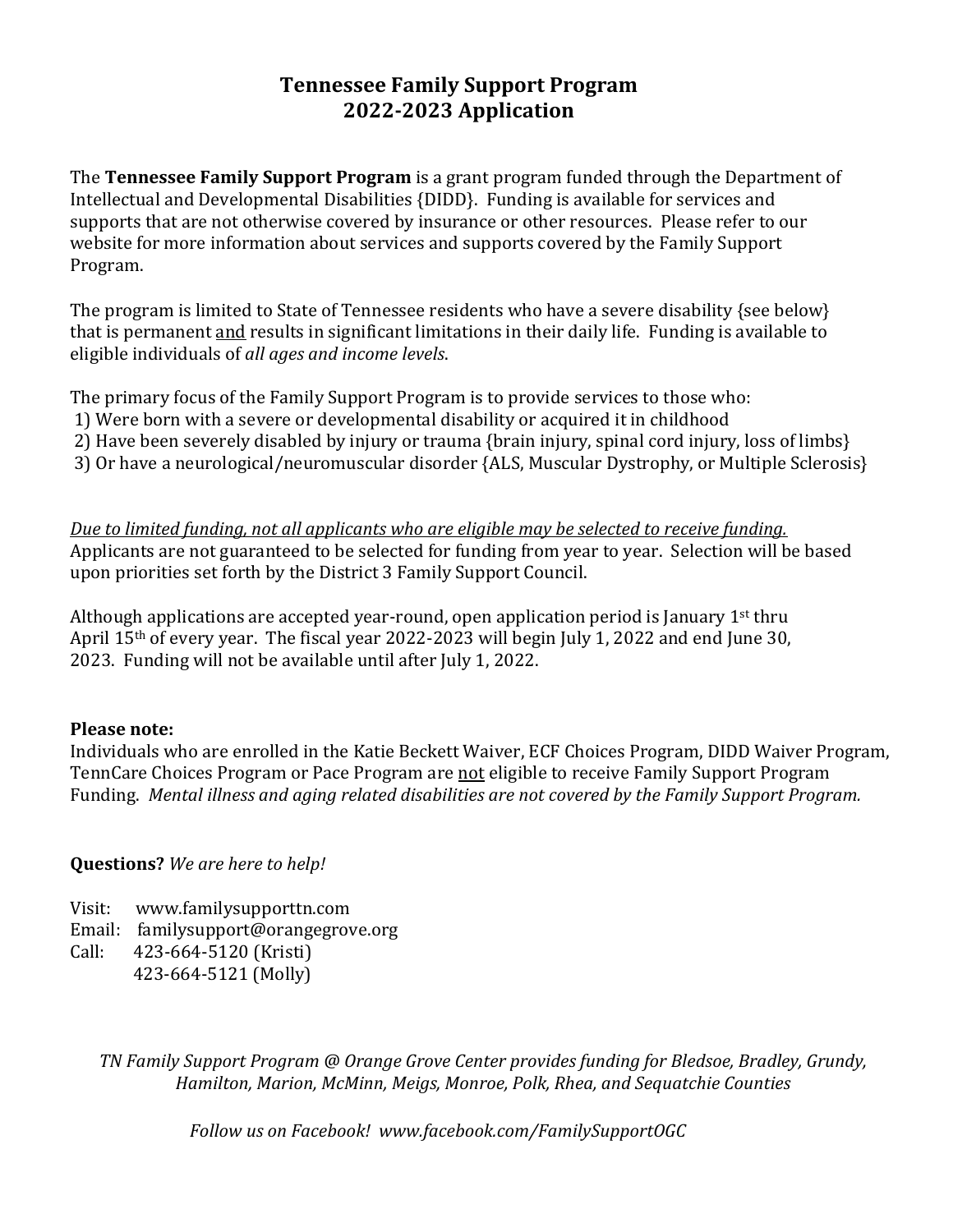# **Application Checklist:**

The following documents are required to apply for the Family Support Program. *\*Your application cannot be processed until all documents are received by our office.*

- **Intake & Application {attached}**: It is very important that you provide as much information as possible to assist us in determining your eligibility and selection for the program*.*
- **Proof of Tennessee Residency**: Required annually for all applicants. Documents must be dated within the last 60 days and must be an original document {unaltered}. Please submit one of the following showing the name & address of the applicant {not spouse or parent}: Utility bill (electric, gas, water, or cable), Mortgage or rental agreement, SSI or SSDI letter, TennCare or other insurance letter/bill, Current IEP {child applicant's only}

# **New Applicants must also submit the following:**

- □ **Proof of Severe Disability:** All applicants must submit a statement from their physician that includes their disability and diagnosis.
- **Proof of U.S. Citizenship:** The State of Tennessee requires that we have proof of citizenship for all Family Support Applicants. Please submit one of the following: U.S. Birth Certificate, Certificate of Naturalization, or Certificate of Citizenship.

# **All documents must be mailed.**

Faxed, emailed copies will not be accepted.

Family Support Program c/o Orange Grove Center 615 Derby Street Chattanooga, TN 37404

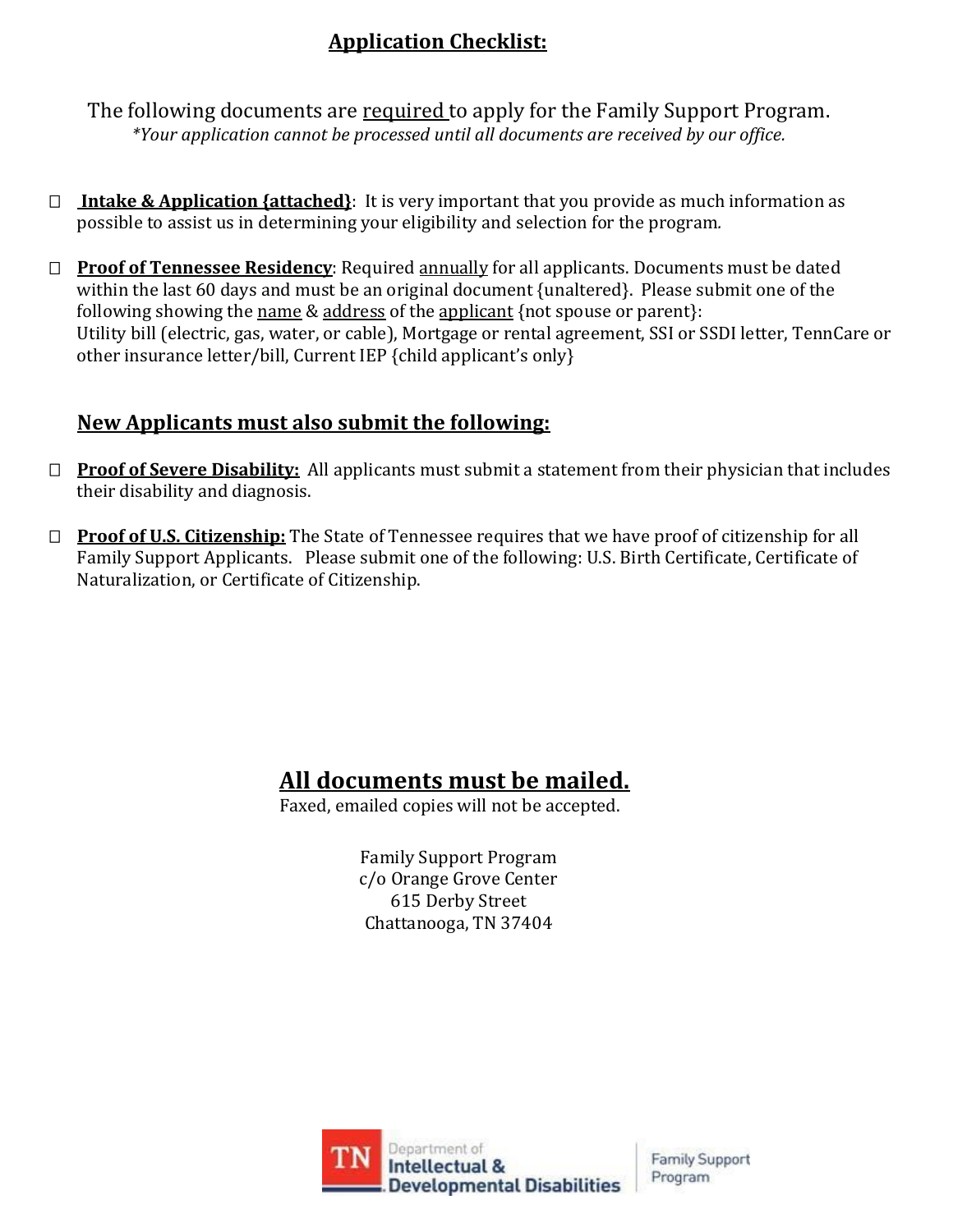# **Family Support Program - Intake Form**

**THIS FORM MUST BE FILLED OUT IN ITS ENTIRETY**

|                                                                                                                                                                              |                                                                                                                                                 | Family's Address: E-mail: E-mail:                                                                                                                                                                                                                             |                                                                                                                                                                                                                                |  |  |
|------------------------------------------------------------------------------------------------------------------------------------------------------------------------------|-------------------------------------------------------------------------------------------------------------------------------------------------|---------------------------------------------------------------------------------------------------------------------------------------------------------------------------------------------------------------------------------------------------------------|--------------------------------------------------------------------------------------------------------------------------------------------------------------------------------------------------------------------------------|--|--|
|                                                                                                                                                                              |                                                                                                                                                 |                                                                                                                                                                                                                                                               | Phone: Phone: Phone: Phone: Phone: Phone: Phone: Phone: Phone: Phone: Phone: Phone: Phone: Phone: Phone: Phone: Phone: Phone: Phone: Phone: Phone: Phone: Phone: Phone: Phone: Phone: Phone: Phone: Phone: Phone: Phone: Phone |  |  |
| <b>Potential Support Services Needed/Requested (Check all that apply):</b>                                                                                                   |                                                                                                                                                 |                                                                                                                                                                                                                                                               |                                                                                                                                                                                                                                |  |  |
| □ Before/After Care<br>$\Box$ Behavior Services<br>$\Box$ Daycare<br>$\Box$ Emergency Living Expenses<br>$\Box$ Family Counseling                                            | $\Box$ Health Related<br>$\Box$ Homemaker Services<br>$\Box$ Home Modifications<br>$\Box$ Nursing/Nurse's<br>Aide<br>$\Box$ Personal Assistance | $\Box$ Recreation/Summer Camp<br>$\Box$ Respite<br>$\Box$ Specialized Equipment & Maintenance/Repair<br>$\hfill \Box$ Specialized Nutrition/ Clothing/Supplies                                                                                                | $\Box$ Training<br>$\Box$ Transportation<br>$\Box$ Vehicle Modifications                                                                                                                                                       |  |  |
| $\Box$ Adoption Assistance<br>$\Box$ Food Stamps<br>$\Box$ Residential Services                                                                                              | $\Box$ Social Security Income<br>$\Box$ Social Security Disability<br>Income<br>$\Box$ Foster Care                                              | Do you (the person applying for Family Support) receive any of the following? (Check all that apply):<br>$\Box$ Tennessee Early Intervention<br>System (TEIS)<br>$\Box$ PACE (Program of All-<br>Inclusive Care for the<br>Elderly)<br>$\Box$ OPTIONS Program | $\Box$ Vocational Rehabilitation<br>$\Box$ Nursing Services<br>$\Box$ Supported Living<br>$\Box$ None                                                                                                                          |  |  |
| $\Box$ TennCare (Medicaid)                                                                                                                                                   | $\Box$ Medicare                                                                                                                                 | What type of insurance do you (the person applying for Family Support) have?<br>$\Box$ Uninsured<br>$\Box$ Private Insurance                                                                                                                                  |                                                                                                                                                                                                                                |  |  |
| (Check all that apply):<br>$\Box$ CHOICES $\Box$ ECF Choices<br>$\Box$ Any in home or community supports<br>To comply with Title VI, the following information is requested: | $\Box$ DIDD Waivers<br>$\Box$ None                                                                                                              | Have you (the person applying for Family Support) applied for or do you receive any of the following?<br>$\Box$ TBI Grant $\Box$ Katie Beckett Program                                                                                                        |                                                                                                                                                                                                                                |  |  |
| $\Box$ Female<br>$\Box$ Male<br>$\Box$ African American $\Box$ Asian $\Box$ Caucasian $\Box$ Hispanic                                                                        |                                                                                                                                                 | $\Box$ Other<br>$\Box$ Unknown                                                                                                                                                                                                                                |                                                                                                                                                                                                                                |  |  |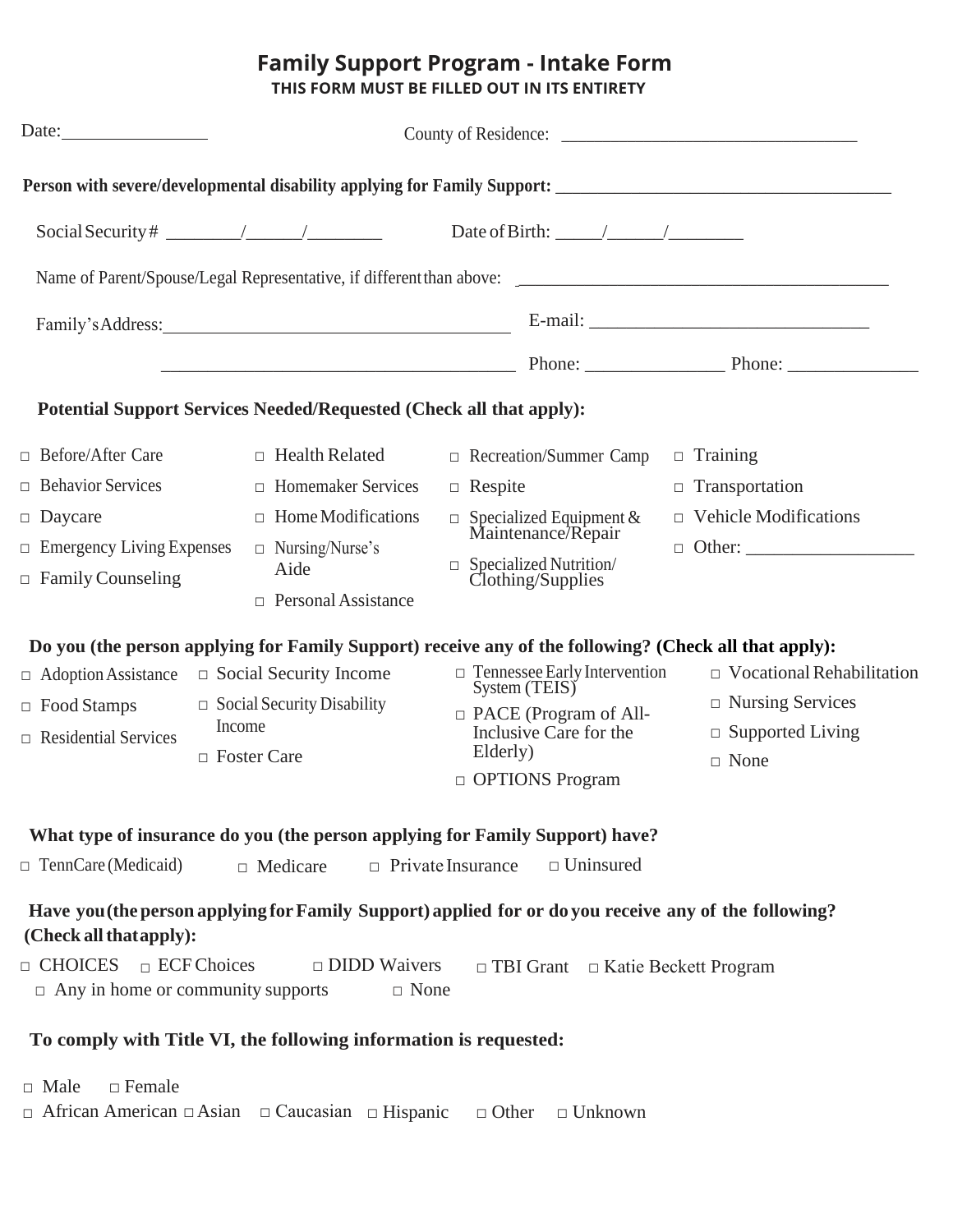

**Family Support** Program

#### **Family Support Program Intake Form, page 2**

**PrimaryDisability**–Checkwhichof the following major disability categoriesis mostrelevant to the person witha severe/developmental disability as a primary diagnosis:

| $\Box$ Autism            | $\Box$ Intellectual Disability                    |
|--------------------------|---------------------------------------------------|
| $\Box$ Cerebral Palsy    | $\Box$ Neurological Impairment                    |
| $\Box$ Deaf and/or Blind | $\Box$ Orthopedic Impairment/ Physical Disability |
| $\Box$ Health Impairment | $\Box$ Spinal Cord Injury                         |
| $\Box$ Traumatic Brain   | $\Box$ Developmental Delay (Birth - 8 years old)  |
| Injury                   | $\Box$ Other                                      |
|                          |                                                   |

**Did the person's primary disability occur:** □ Prior to age 22 □ At age 22 or after

**NOTES:** Please explain in detail how the Family Support funds would assist your family. Based on the diagnosisoftheapplicant, what needs is he/sheunable toobtain without thesesupports? Howwould the applicant'sdailylife be improvedwith this assistance? Use additional paper if necessary.

*By signing and dating this Intake form I, the person applying or their legal representative, indicate that all the information above is true and accurate. Furthermore, I understand that providing invalid, inaccurate, or incomplete information could be considered fraud and may result in criminal investigation and disqualification from the program which would prevent re-application in subsequent years.*

|                                                                                                                       | <b>Signature of Person Applying or Legal Representative</b> | Date                 |  |
|-----------------------------------------------------------------------------------------------------------------------|-------------------------------------------------------------|----------------------|--|
| How was this information obtained (i.e. face to face visit, by phone or mail)?                                        |                                                             |                      |  |
| If someone other than the family/applicant is making a referral:<br>Name of person making referral to Family Support: |                                                             |                      |  |
|                                                                                                                       |                                                             | Phone: $\frac{1}{2}$ |  |
|                                                                                                                       | DIDD-6004 Revised 11/17/2020                                |                      |  |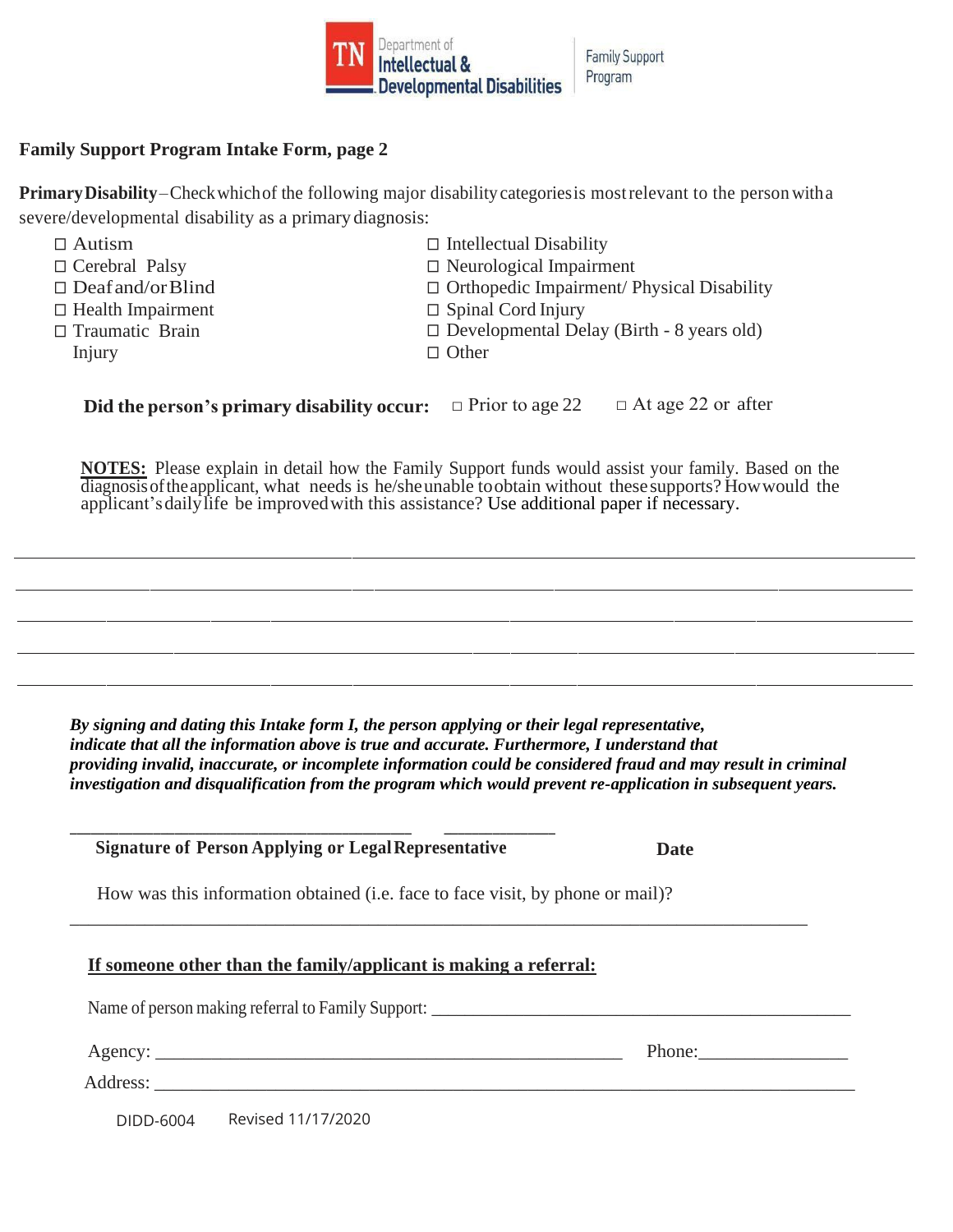# **Tennessee Family Support Program** 2022-2023 Application

| Has the applicant previously received Family Support Program funding?<br>N <sub>0</sub><br><b>YES</b>        |                |
|--------------------------------------------------------------------------------------------------------------|----------------|
| Does the applicant have a diagnosis of intellectual disability (diagnosed prior to age 18)? YES              | N <sub>O</sub> |
| Has the applicant applied for or plan to apply for the TennCare ECF Choices Program?<br><b>YES</b>           | N <sub>0</sub> |
| Has the applicant applied for or plan to apply for the Katie Beckett Waiver?<br><b>YES</b><br>N <sub>O</sub> |                |
| Please describe the nature of the disability including diagnosis and severity:                               |                |

\_\_\_\_\_\_\_\_\_\_\_\_\_\_\_\_\_\_\_\_\_\_\_\_\_\_\_\_\_\_\_\_\_\_\_\_\_\_\_\_\_\_\_\_\_\_\_\_\_\_\_\_\_\_\_\_\_\_\_\_\_\_\_\_\_\_\_\_\_\_\_\_\_\_\_\_\_\_\_\_\_\_\_\_\_\_\_\_

\_\_\_\_\_\_\_\_\_\_\_\_\_\_\_\_\_\_\_\_\_\_\_\_\_\_\_\_\_\_\_\_\_\_\_\_\_\_\_\_\_\_\_\_\_\_\_\_\_\_\_\_\_\_\_\_\_\_\_\_\_\_\_\_\_\_\_\_\_\_\_\_\_\_\_\_\_\_\_\_\_\_\_\_\_\_\_\_

\_\_\_\_\_\_\_\_\_\_\_\_\_\_\_\_\_\_\_\_\_\_\_\_\_\_\_\_\_\_\_\_\_\_\_\_\_\_\_\_\_\_\_\_\_\_\_\_\_\_\_\_\_\_\_\_\_\_\_\_\_\_\_\_\_\_\_\_\_\_\_\_\_\_\_\_\_\_\_\_\_\_\_\_\_\_\_\_

\_\_\_\_\_\_\_\_\_\_\_\_\_\_\_\_\_\_\_\_\_\_\_\_\_\_\_\_\_\_\_\_\_\_\_\_\_\_\_\_\_\_\_\_\_\_\_\_\_\_\_\_\_\_\_\_\_\_\_\_\_\_\_\_\_\_\_\_\_\_\_\_\_\_\_\_\_\_\_\_\_\_\_\_\_\_\_\_

\_\_\_\_\_\_\_\_\_\_\_\_\_\_\_\_\_\_\_\_\_\_\_\_\_\_\_\_\_\_\_\_\_\_\_\_\_\_\_\_\_\_\_\_\_\_\_\_\_\_\_\_\_\_\_\_\_\_\_\_\_\_\_\_\_\_\_\_\_\_\_\_\_\_\_\_\_\_\_\_\_\_\_\_\_\_\_\_

\_\_\_\_\_\_\_\_\_\_\_\_\_\_\_\_\_\_\_\_\_\_\_\_\_\_\_\_\_\_\_\_\_\_\_\_\_\_\_\_\_\_\_\_\_\_\_\_\_\_\_\_\_\_\_\_\_\_\_\_\_\_\_\_\_\_\_\_\_\_\_\_\_\_\_\_\_\_\_\_\_\_\_\_\_\_\_\_

Please describe how the applicant's disability affects their daily life:

Please list **All** services (respite, personal assistance, nursing, day programs, etc...) provide by other agencies. Please indicate who is paying for each service (insurance, grant program, scholarship, private pay, etc.)

\_\_\_\_\_\_\_\_\_\_\_\_\_\_\_\_\_\_\_\_\_\_\_\_\_\_\_\_\_\_\_\_\_\_\_\_\_\_\_\_\_\_\_\_\_\_\_\_\_\_\_\_\_\_\_\_\_\_\_\_\_\_\_\_\_\_\_\_\_\_\_\_\_\_\_\_\_\_\_\_\_\_\_\_\_\_\_\_

\_\_\_\_\_\_\_\_\_\_\_\_\_\_\_\_\_\_\_\_\_\_\_\_\_\_\_\_\_\_\_\_\_\_\_\_\_\_\_\_\_\_\_\_\_\_\_\_\_\_\_\_\_\_\_\_\_\_\_\_\_\_\_\_\_\_\_\_\_\_\_\_\_\_\_\_\_\_\_\_\_\_\_\_\_\_\_\_

\_\_\_\_\_\_\_\_\_\_\_\_\_\_\_\_\_\_\_\_\_\_\_\_\_\_\_\_\_\_\_\_\_\_\_\_\_\_\_\_\_\_\_\_\_\_\_\_\_\_\_\_\_\_\_\_\_\_\_\_\_\_\_\_\_\_\_\_\_\_\_\_\_\_\_\_\_\_\_\_\_\_\_\_\_\_\_\_

\_\_\_\_\_\_\_\_\_\_\_\_\_\_\_\_\_\_\_\_\_\_\_\_\_\_\_\_\_\_\_\_\_\_\_\_\_\_\_\_\_\_\_\_\_\_\_\_\_\_\_\_\_\_\_\_\_\_\_\_\_\_\_\_\_\_\_\_\_\_\_\_\_\_\_\_\_\_\_\_\_\_\_\_\_\_\_\_

\_\_\_\_\_\_\_\_\_\_\_\_\_\_\_\_\_\_\_\_\_\_\_\_\_\_\_\_\_\_\_\_\_\_\_\_\_\_\_\_\_\_\_\_\_\_\_\_\_\_\_\_\_\_\_\_\_\_\_\_\_\_\_\_\_\_\_\_\_\_\_\_\_\_\_\_\_\_\_\_\_\_\_\_\_\_\_\_

\_\_\_\_\_\_\_\_\_\_\_\_\_\_\_\_\_\_\_\_\_\_\_\_\_\_\_\_\_\_\_\_\_\_\_\_\_\_\_\_\_\_\_\_\_\_\_\_\_\_\_\_\_\_\_\_\_\_\_\_\_\_\_\_\_\_\_\_\_\_\_\_\_\_\_\_\_\_\_\_\_\_\_\_\_\_\_\_\_\_\_\_\_\_\_\_\_\_\_\_\_\_\_\_\_\_\_\_\_\_\_\_\_\_\_\_\_\_\_

Please describe the applicant's current living situation: (Who does the applicant live with? Who provides care for the applicant?)

| How many people live in the home? | How many are under 18 years old? |
|-----------------------------------|----------------------------------|
|-----------------------------------|----------------------------------|

Is the primary caregiver 75 years old or older? **YES** or **NO**

Are there other individuals with disabilities residing in the home? **YES** or **NO**

If **YES**, please describe relationship to the applicant and nature of disability: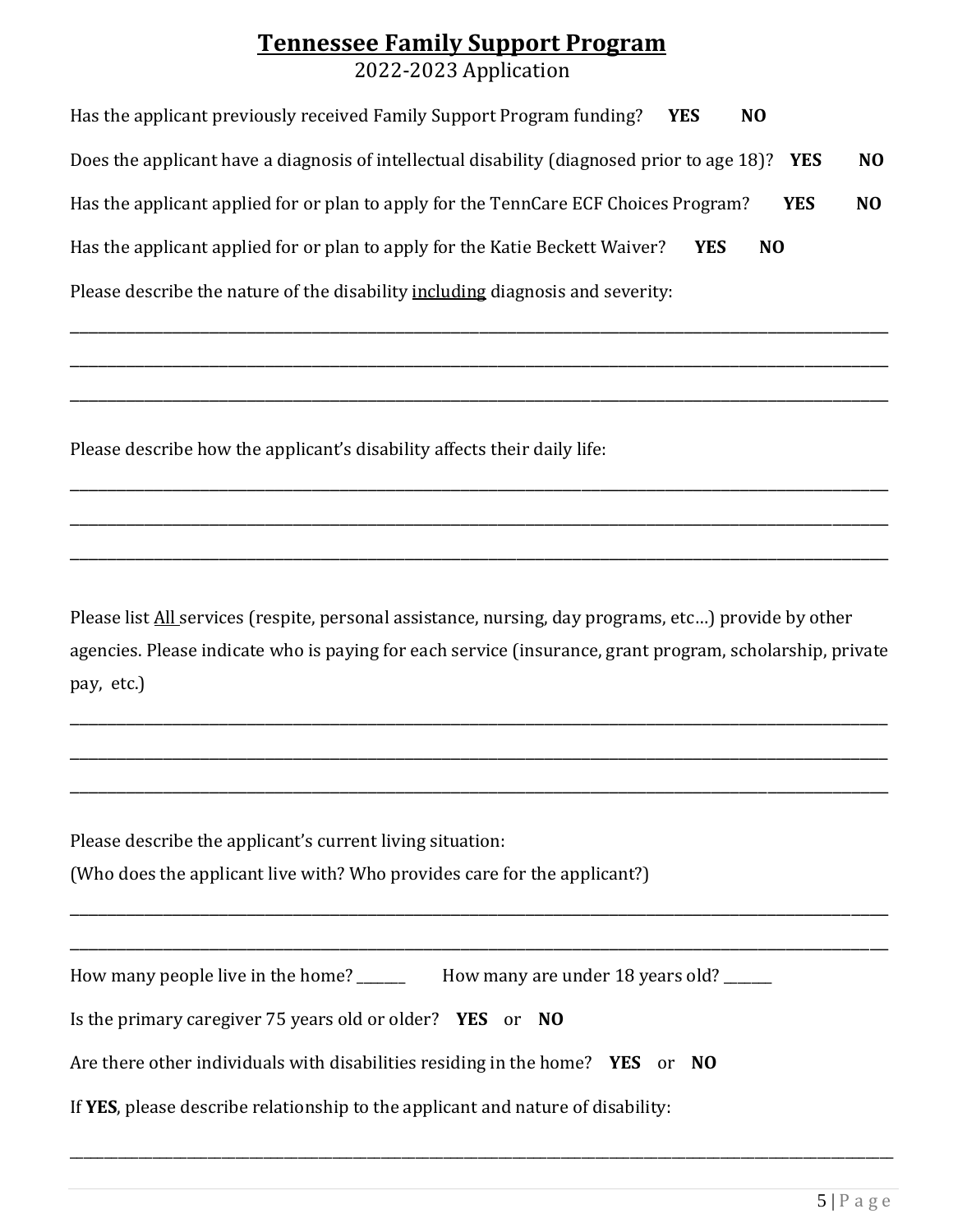### **1. Applicant's Self Care & Daily Living Skills:**

| Please check applicable box for each<br>activity of daily living skill. | <b>Needs Total</b><br><b>Assistance</b> | <b>Needs Some</b><br><b>Assistance</b> | <b>No Assistance</b><br><b>Needed</b> |
|-------------------------------------------------------------------------|-----------------------------------------|----------------------------------------|---------------------------------------|
| Eating                                                                  |                                         |                                        |                                       |
| <b>Dressing</b>                                                         |                                         |                                        |                                       |
| <b>Bathing</b>                                                          |                                         |                                        |                                       |
| Toileting                                                               |                                         |                                        |                                       |
| Transfers in/out of bed or wheelchair                                   |                                         |                                        |                                       |
| <b>Preparing Meals</b>                                                  |                                         |                                        |                                       |
| Making medical appointments                                             |                                         |                                        |                                       |
| Shopping for groceries, medications                                     |                                         |                                        |                                       |
| Completing household tasks/cleaning                                     |                                         |                                        |                                       |
| Managing money                                                          |                                         |                                        |                                       |

### **2. Applicant's ability to Communicate:**

Is the applicant's ability to communicate affected by their disability? **YES or NO** If **yes**, how does applicant communicate with others? \_\_\_\_\_\_\_\_\_\_\_\_\_\_\_\_\_\_\_\_\_\_\_\_\_\_\_\_\_\_\_\_\_\_\_\_\_\_\_\_\_\_

Does the applicant have difficulty understanding verbal instructions? **YES or NO**

### **3. Applicant's ability to learn:**

Is the applicant's ability to learn affected by their disability? **YES or NO** If **yes**, please describe how learning is affected: \_\_\_\_\_\_\_\_\_\_\_\_\_\_\_\_\_\_\_\_\_\_\_\_\_\_\_\_\_\_\_\_\_\_\_\_\_\_\_\_\_\_\_\_\_\_\_\_

Is the applicant receiving special education services (or have received in the past)? **YES or NO**

\_\_\_\_\_\_\_\_\_\_\_\_\_\_\_\_\_\_\_\_\_\_\_\_\_\_\_\_\_\_\_\_\_\_\_\_\_\_\_\_\_\_\_\_\_\_\_\_\_\_\_\_\_\_\_\_\_\_\_\_\_\_\_\_\_\_\_\_\_\_\_\_\_\_\_\_\_\_\_\_\_\_\_\_\_\_\_\_

\_\_\_\_\_\_\_\_\_\_\_\_\_\_\_\_\_\_\_\_\_\_\_\_\_\_\_\_\_\_\_\_\_\_\_\_\_\_\_\_\_\_\_\_\_\_\_\_\_\_\_\_\_\_\_\_\_\_\_\_\_\_\_\_\_\_\_\_\_\_\_\_\_\_\_\_\_\_\_\_\_\_\_\_\_\_\_\_

\_\_\_\_\_\_\_\_\_\_\_\_\_\_\_\_\_\_\_\_\_\_\_\_\_\_\_\_\_\_\_\_\_\_\_\_\_\_\_\_\_\_\_\_\_\_\_\_\_\_\_\_\_\_\_\_\_\_\_\_\_\_\_\_\_\_\_\_\_\_\_\_\_\_\_\_\_\_\_\_\_\_\_\_\_\_\_\_

\_\_\_\_\_\_\_\_\_\_\_\_\_\_\_\_\_\_\_\_\_\_\_\_\_\_\_\_\_\_\_\_\_\_\_\_\_\_\_\_\_\_\_\_\_\_\_\_\_\_\_\_\_\_\_\_\_\_\_\_\_\_\_\_\_\_\_\_\_\_\_\_\_\_\_\_\_\_\_\_\_\_\_\_\_\_\_\_

\_\_\_\_\_\_\_\_\_\_\_\_\_\_\_\_\_\_\_\_\_\_\_\_\_\_\_\_\_\_\_\_\_\_\_\_\_\_\_\_\_\_\_\_\_\_\_\_\_\_\_\_\_\_\_\_\_\_\_\_\_\_\_\_\_\_\_\_\_\_\_\_\_\_\_\_\_\_\_\_\_\_\_\_\_\_\_\_

**4. Applicant's Mobility** (ability to walk and move around their home/community)**:** Is the applicant's mobility (walking) affected by their disability? **YES or NO** If **yes**, how is mobility affected?

Does applicant require a wheelchair or other supportive device? **YES or NO**

If yes, please describe supports needed: **Example 20** and the supports needed:

### **5. Applicant's Self Direction:**

Does the applicant need constant supervision due to safety concerns? **YES or NO** Is the applicant aware of danger? **YES or NO** How does the applicant's disability affect their judgment and ability to make decisions?

#### **6. Economic:**

How does disability affect the applicant's ability to work? \_\_\_\_\_\_\_\_\_\_\_\_\_\_\_\_\_\_\_\_\_\_\_\_\_\_\_\_\_\_\_\_\_\_\_\_\_\_\_\_\_\_\_\_\_\_\_\_\_\_\_\_